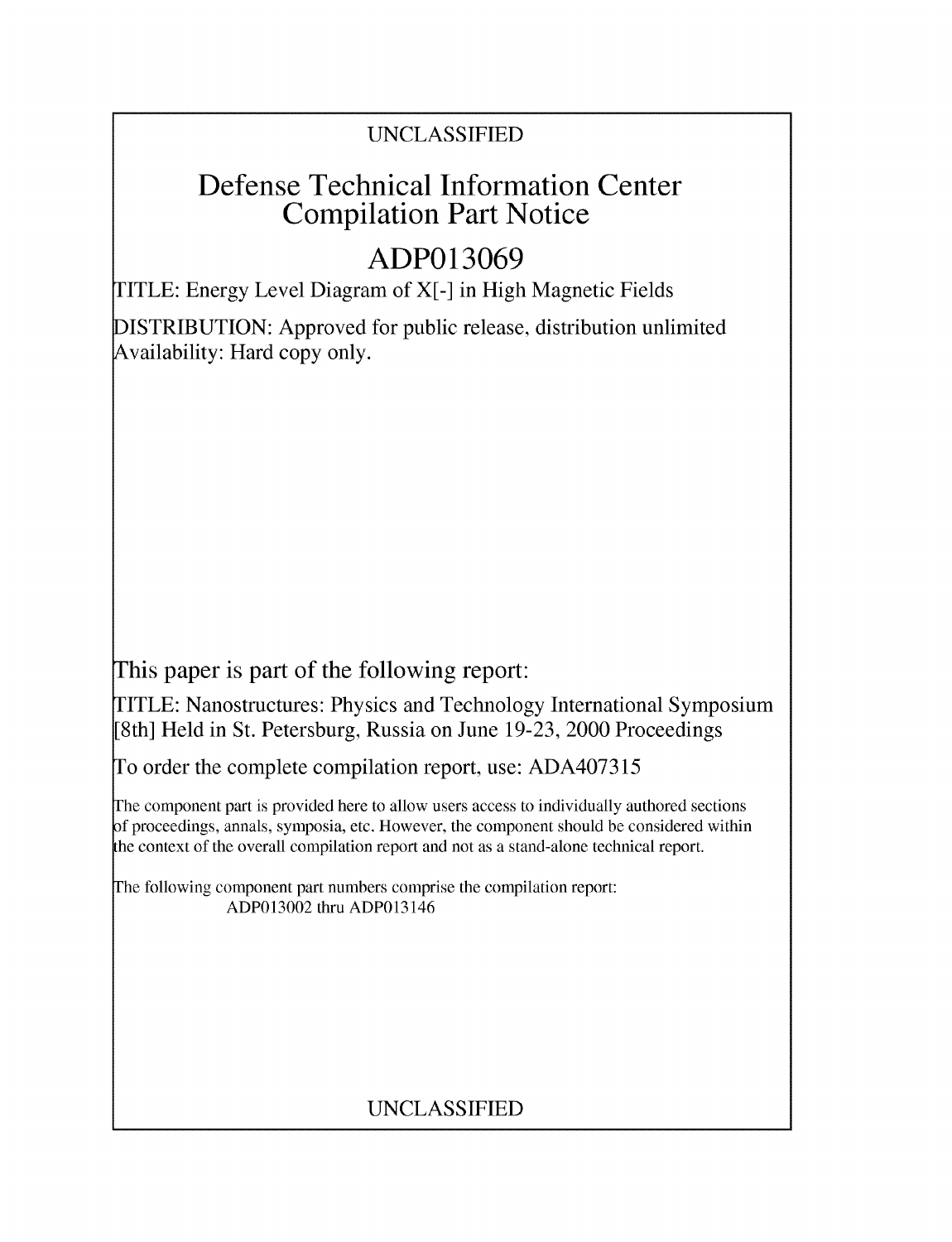# **Energy level diagram of**  $X^-$  **in high magnetic fields**

*T. Vanhoucke*†, M. Hayne†, V. V. Moshchalkov† and M. Henini‡ **T** Laboratorium voor Vaste-Stoffysica en Magnetisme, Katholieke Universiteit Leuven, Celestijnenlaan 200D, B-3001 Leuven **1:** School of Physics and Astronomy, University of Nottingham, University Park, Nottingham NG7 2RD, UK

**Abstract.** We have studied the photoluminescence energy of the negatively charged exciton in a 100 **A** GaAs/AlGaAs quantum well using magnetic fields up to 50 T. By observing recombination from all of the optically active singlet and triplet states of the charged exciton, we have determined its energy level diagram.

## **Introduction**

The recombination spectra of semiconductors are dominated by excitons. **A** neutral exciton  $X_0$  consists of a hole bound to an electron by the Coulomb interaction. If  $X_0$  binds a second electron, then we have a negatively-charged exciton  $X^-$ , or trion. The neutral exciton is the solid-state analog of the hydrogen atom H, while  $X^-$  is the analog of the negatively-charged hydrogen ion  $H^-$ . Since  $X^-$  is a three-body system, its physics is more complicated than the  $X_0$ . Indeed,  $X^-$  is currently the subject of much theoretical [1] and experimental [2-4] investigation. Here we present photoluminescence (PL) experiments in magnetic fields, *B,* up to 50 T on a 100 **A** GaAs QW. We have measured all the experimentally observable transitions of the singlet and triplet states of  $X^-$ , and so reconstructed the level diagram.

## **1. Experimental details**

The 100 **A** GaAs/A1GaAs QW sample was grown by molecular beam epitaxy. Our experiments were undertaken at 1.2 K with *B* parallel to the growth direction of the QW. Photon counting times between 0.4ms and 2ms during the 25ms field pulse resulted in a field resolution of  $\pm 1\%$  and  $\pm 3\%$ . The spectral resolution was better than 0.5 meV. A solid-state laser (wavelength 532 nm) was used to excite the sample and reduce the electron density in the QW. Optical access to the sample was provided by a fibre bundle. An *in-situ* polariser was used in combination with reversing the field direction to distinguish between the right-  $(\sigma^+)$  and left-handed  $(\sigma^-)$  circularly polarised light.

### 2. **Experimental results**

Figure 1 shows the energy of the excitonic recombination as a function of *B.* The four lines, labelled as  $S_1$ ,  $S_2$ ,  $T_1$  and  $T_2$ , are due to the luminescence of the different states of  $X^-$ . The open and closed symbols present  $\sigma^+$  and  $\sigma^-$  respectively. At low fields *(B < 10 T)* we observe a splitting between  $S_1$  and  $S_2$  with polarisation  $\sigma^-$  and  $\sigma^+$ . A third line,  $T_1$ , appears at  $B = 4.2$  T and is the highest energy line at these low fields. At higher fields  $(B > 10 \text{ T})$  the recombination energy of  $T_1$  and  $S_2$  is the same between 14 T and 26 T. However, we can distinguish the different lines via the polarisation which is positive for  $S_2$ and negative for  $T_1$ . Above 26 T,  $T_1$  becomes lower in energy than  $S_2$  and parallel with  $S_1$ .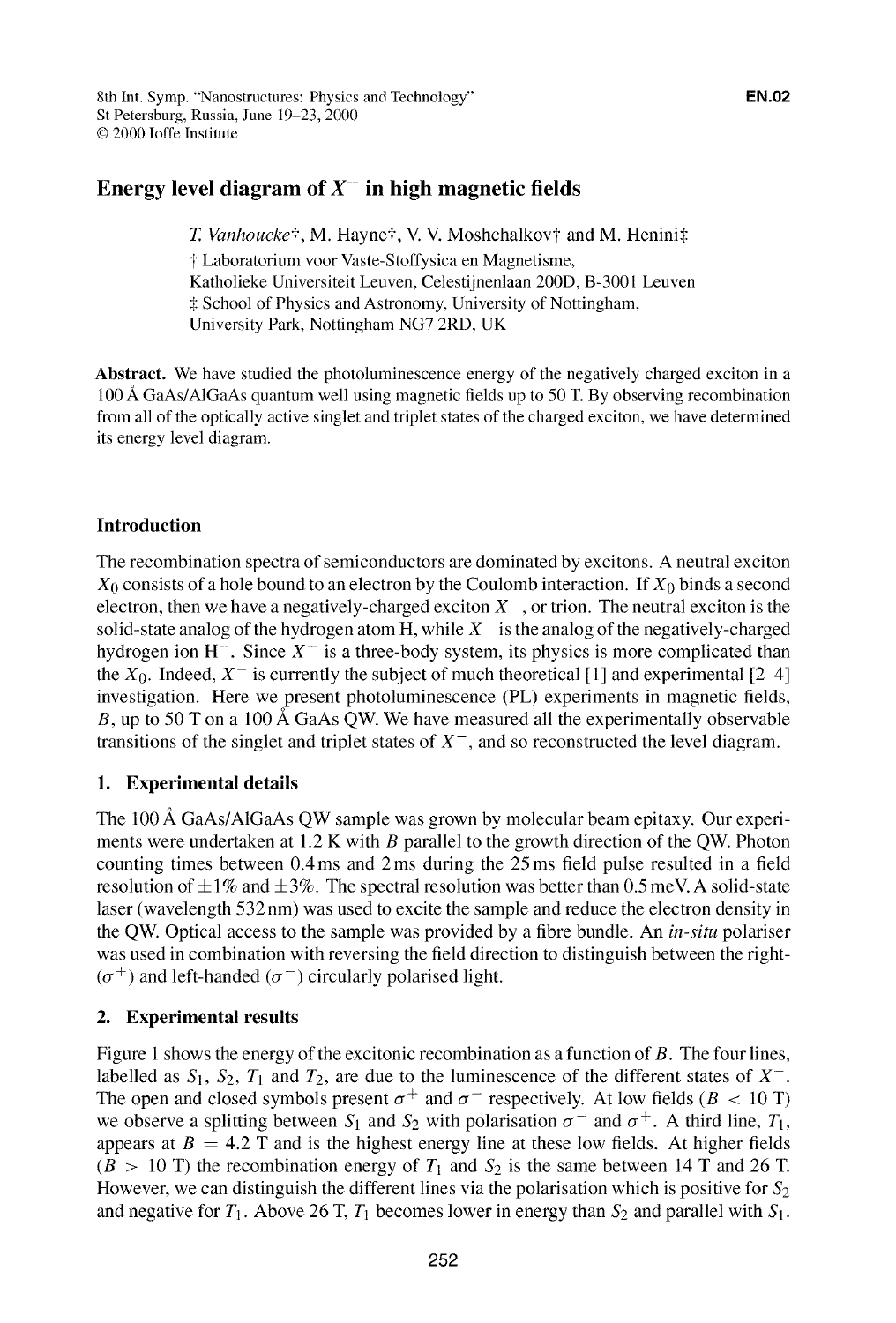

Fig. 1. Field dependence of the PL peak energy. The upper inset shows the difference between  $S_2$  and  $S_1$ , which is identified as the spin splitting of the singlet state. The lower inset shows a spectrum at  $B = 50$  T with  $\sigma^-$ .

The fourth excitonic line, *T2,* appears at 10 T and is the highest PL energy for fields up to 43 T. The intensity of  $S_2$  and  $T_2$  decreases above 4 T, and these lines disappear at 43 T.  $T_1$ and  $S_1$  remain visible at all fields.

### **3. Discussion**

We use our experimental data to construct an energy diagram for the  $X^-$ . We start by considering the two electrons, which must have an antisymmetrical total wave function. One possibility is by an antisymmetrical spin wave function and a symmetrical spatial wave function, which we refer to as the singlet state. One can also make three combinations of a symmetrical spin wave function and an anti-symmetrical spatial wave function to get the triplet state. If we then include the hole, every level splits into two sublevels with a total z component of the spin  $S_z$ . The degeneracy of the splitting is lifted by the Zeeman interaction. A schematic diagram showing the previously used level stucture for the  $X^$ is shown in the inset of Fig. 2 [21. Our experimental results have shown that because the splitting of these levels is sensitive to the electron and hole gyromagnetic ratio  $(g_e$  and  $g_h$ respectively), it is necessary to redraw the energy level diagram as shown in Fig. 2.

We first start with the two possible singlet transitions 1 and 2, which have a different polarisation,  $\sigma^-$  and  $\sigma^+$  respectively. These transitions (corresponding to  $S_1$  and  $S_2$  in Fig. 1) are the lowest in energy at low fields, as can be found in the literature [21. When taking the difference in PL energy between  $S_1$  and  $S_2$  of our data, we observe a linear behaviour as a function of field (inset Fig. 1), with a slope of 0.11 meV/T. Using the equation for the Zeeman splitting of the PL

$$
\Delta E = (g_e + 3g_h)\mu_B B,\tag{1}
$$

where  $\mu_B$  is the Bohr-magneton and  $g_e = -0.2$  [5], we find that  $g_h = 0.7$ . This value is consistent with that found by Snelling for the exciton in a 100 Å QW [5, 6]. Notice that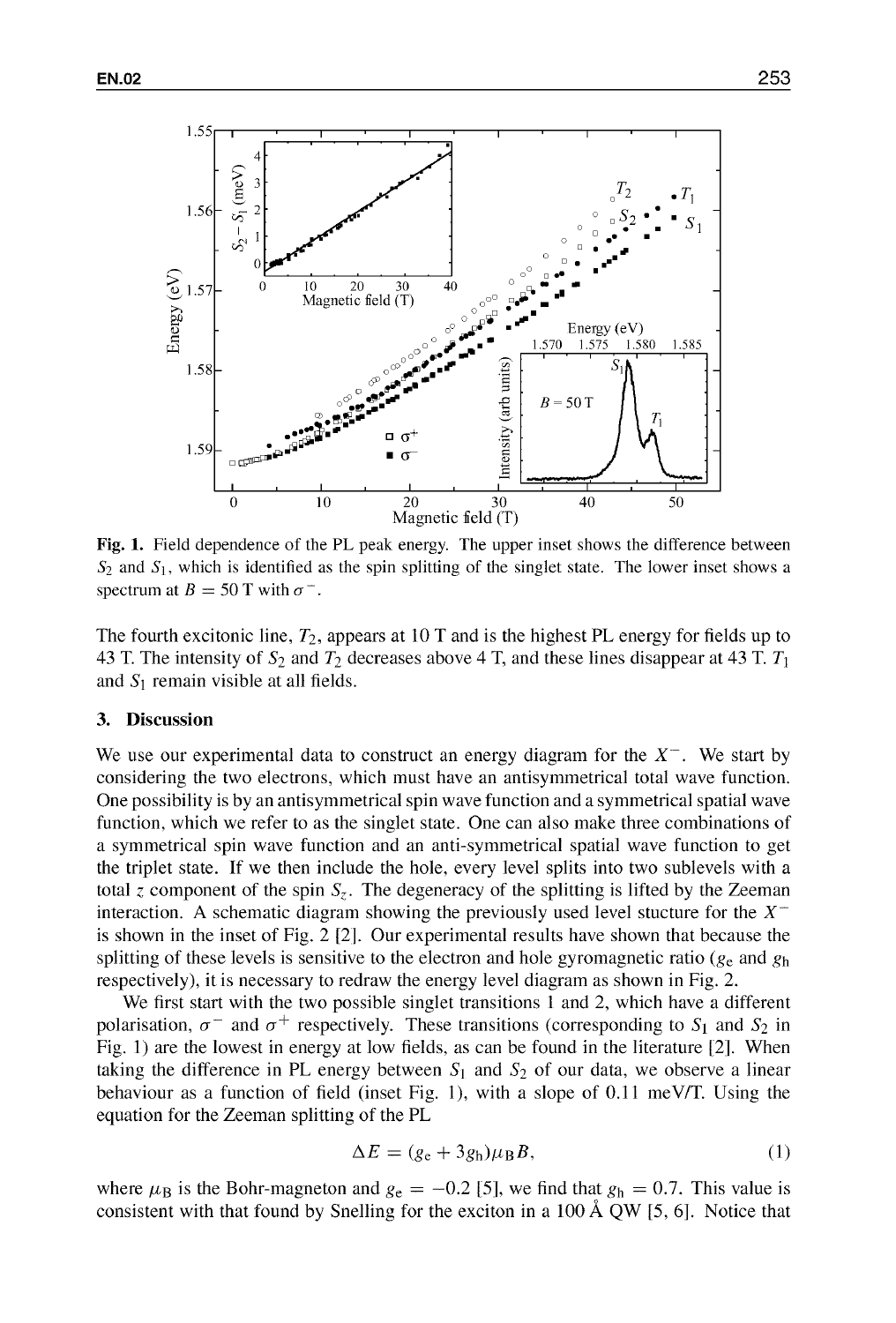

Fig. 2. Schematic energy level diagram of the different states of  $X^-$  for  $g_e < 0$  and  $g_h > 0$ . The photon changes the total z component of the spin  $(S_7)$  by  $+1$  and  $-1$  for the positively polarised light  $\sigma^+$  and negatively polarised light  $\sigma^-$  respectively. The inset shows the diagram without taking into account the different g factors.

because the total electron spin is zero in the singlet, this splitting is only caused by the hole. For the triplet states, there are four optically allowed transitions, two  $\sigma^-$  (transitions 3 and 4) and two  $\sigma^+$  (transitions 5 and 6). Transitions 3 and 4 have the same PL energy, while they connect different energy levels. The same is true for transitions 5 and 6. This means we cannot make a distinction between transitions 3 and 4 (5 and 6) optically. The levels triplet( $-5/2$ ) and triplet( $+5/2$ ) are optically dark. We identify transitions 3 and 5 with *T1* and *T2* respectively in our experimental data in Fig. 1. The Zeeman splitting for the triplet is not as straightforward as for the singlet, and needs more explanation. For a start, the triplet is not bound at low fields  $[1-2]$ . Above 25 T, the difference between  $T_1$ and *T2* is linear in field with the same slope as the singlet. This is to be expected from the level structure in Fig. 2. The linearity becomes very bad at fields between 16 T and 25 T, where we observe  $T_1$  to have the same PL energy as the positive component of the singlet,  $S_2$ . We do not believe that the absence of a clear crossing has any physical significance, and attribute it to a lack of resolution in the data. At the field where the singlet( $-3/2$ ) and triplet( $+3/2$ ) coincide, the spin splitting of the singlet state must be equal to the separation of the triplet and singlet states in the absence of spin  $(T_0$  and  $S_0$  in Fig. 2). We can use this level coincidence to determine the hole  $g$  factors as we did with the singlet splitting. We find  $T_0 - S_0$  to be constant in field and equal to 2.2  $\pm$  0.3 meV. Locating the midpoint of the crossing between  $T_1$  and  $S_2$  at  $B_0 = 20$  T, we can construct the following equation

$$
(g_e + 3g_h)\mu_B B_0 = T_0 - S_0.
$$
 (2)

This gives us  $g_h = 0.7$  using  $g_e = -0.2$ . This calculation gives essentially the same value for  $g_h$  quoted in the literature [5], thereby confirming the revised energy level diagram of Fig. 2. Although level triplet $(+5/2)$  is optically dark, it becomes the ground state at very high fields. This is the case when it is lower in energy than singlet( $+3/2$ ) which, if